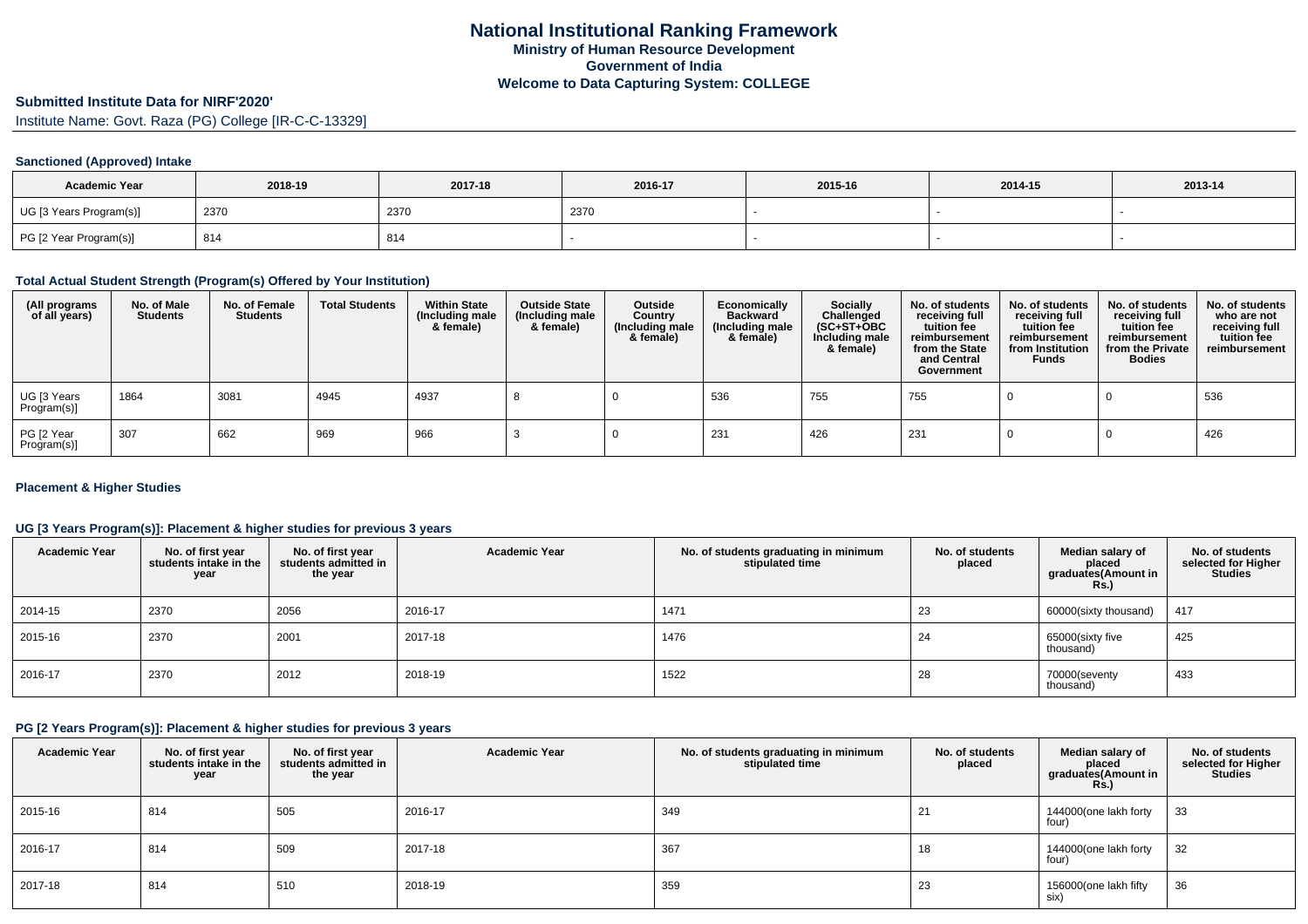#### **Financial Resources: Utilised Amount for the Capital expenditure for previous 3 years**

| <b>Academic Year</b><br>2018-19                                                                      |                                         | 2017-18                               | 2016-17                              |  |  |  |  |  |  |
|------------------------------------------------------------------------------------------------------|-----------------------------------------|---------------------------------------|--------------------------------------|--|--|--|--|--|--|
|                                                                                                      | <b>Utilised Amount</b>                  | <b>Utilised Amount</b>                | <b>Utilised Amount</b>               |  |  |  |  |  |  |
| Annual Capital Expenditure on Academic Activities and Resources (excluding expenditure on buildings) |                                         |                                       |                                      |  |  |  |  |  |  |
| Library                                                                                              | 410000 (FOUR LAKH TEN THOUSAND)         | 410000 (FOUR LAKH TEN THOUSAND)       | 400000 (FOUR LAKH)                   |  |  |  |  |  |  |
| New Equipment for Laboratories                                                                       | 0 (ZERO)                                | 0 (ZERO)                              | $0$ (ZERO)                           |  |  |  |  |  |  |
| Other expenditure on creation of Capital Assets (excluding<br>expenditure on Land and Building)      | 321000 (THREE LAKH TWENTY ONE THOUSAND) | 222000 (TWO LAKH TWENTY TWO THOUSAND) | 518000 (FIVE LAKH EIGHTEEN THOUSAND) |  |  |  |  |  |  |

## **Financial Resources: Utilised Amount for the Operational expenditure for previous 3 years**

| <b>Academic Year</b>                                                                                                                                                                            | 2018-19                                                        | 2017-18                                                       | 2016-17                                                         |  |  |  |  |  |  |
|-------------------------------------------------------------------------------------------------------------------------------------------------------------------------------------------------|----------------------------------------------------------------|---------------------------------------------------------------|-----------------------------------------------------------------|--|--|--|--|--|--|
|                                                                                                                                                                                                 | <b>Utilised Amount</b>                                         | <b>Utilised Amount</b>                                        | <b>Utilised Amount</b>                                          |  |  |  |  |  |  |
| <b>Annual Operational Expenditure</b>                                                                                                                                                           |                                                                |                                                               |                                                                 |  |  |  |  |  |  |
| Salaries (Teaching and Non Teaching staff)                                                                                                                                                      | 73689000 (SEVEN CRORE THIRTY SIX LAKH EIGHTY NINE<br>THOUSAND) | 75234000 (SEVEN CRORE FIFTY TWO LAKH THIRTY FOUR<br>THOUSAND) | 77815000 (SEVEN CRORE SEVENTY EIGHT LAKH FIFTEEN  <br>THOUSAND) |  |  |  |  |  |  |
| Maintenance of Academic Infrastructure or consumables and<br>other running expenditures (excluding maintenance of hostels<br>and allied services, rent of the building, depreciation cost, etc) | 649000 (SIX LAKH FORTY NINE THOUSAND)                          | 180000 (ONE LAKH EIGHTY THOUSAND)                             | 649000 (SIX LAKH FORY NINE THOUSAND)                            |  |  |  |  |  |  |
| Seminars/Conferences/Workshops                                                                                                                                                                  | $0$ (ZERO)                                                     | 90000 (NINETY THOUSAND)                                       | 120000 (ONE LAKH TWENTY THOUSAND)                               |  |  |  |  |  |  |

# **PCS Facilities: Facilities of physically challenged students**

| 1. Do your institution buildings have Lifts/Ramps?                                                                                                        | Yes, more than 80% of the buildings |
|-----------------------------------------------------------------------------------------------------------------------------------------------------------|-------------------------------------|
| 2. Do your institution have provision for walking aids, includingwheelchairs and transportation from one building to another for<br>handicapped students? | Yes                                 |
| 3. Do your institution buildings have specially designed toilets for handicapped students?                                                                | Not available                       |

#### **Awards Details**

| 1. How many faculty member of your institution have received highly reputed national/international awards/recognition from central   0<br>government agencies in the previous academic year 2018-19 |  |
|-----------------------------------------------------------------------------------------------------------------------------------------------------------------------------------------------------|--|
| 2. How many students of your institution have won international awards in the previous academic year 2018-19                                                                                        |  |

#### **Accreditation**

#### **NAAC Accreditation**

| 1. Does your institute have a valid NAAC Accreditation? |            | YES                       |      |  |  |
|---------------------------------------------------------|------------|---------------------------|------|--|--|
| <b>Valid from</b>                                       |            | <b>CGPA</b><br>Valid upto |      |  |  |
| 08-02-2019                                              | 07-02-2024 |                           | 2.44 |  |  |

## **Village Adoption**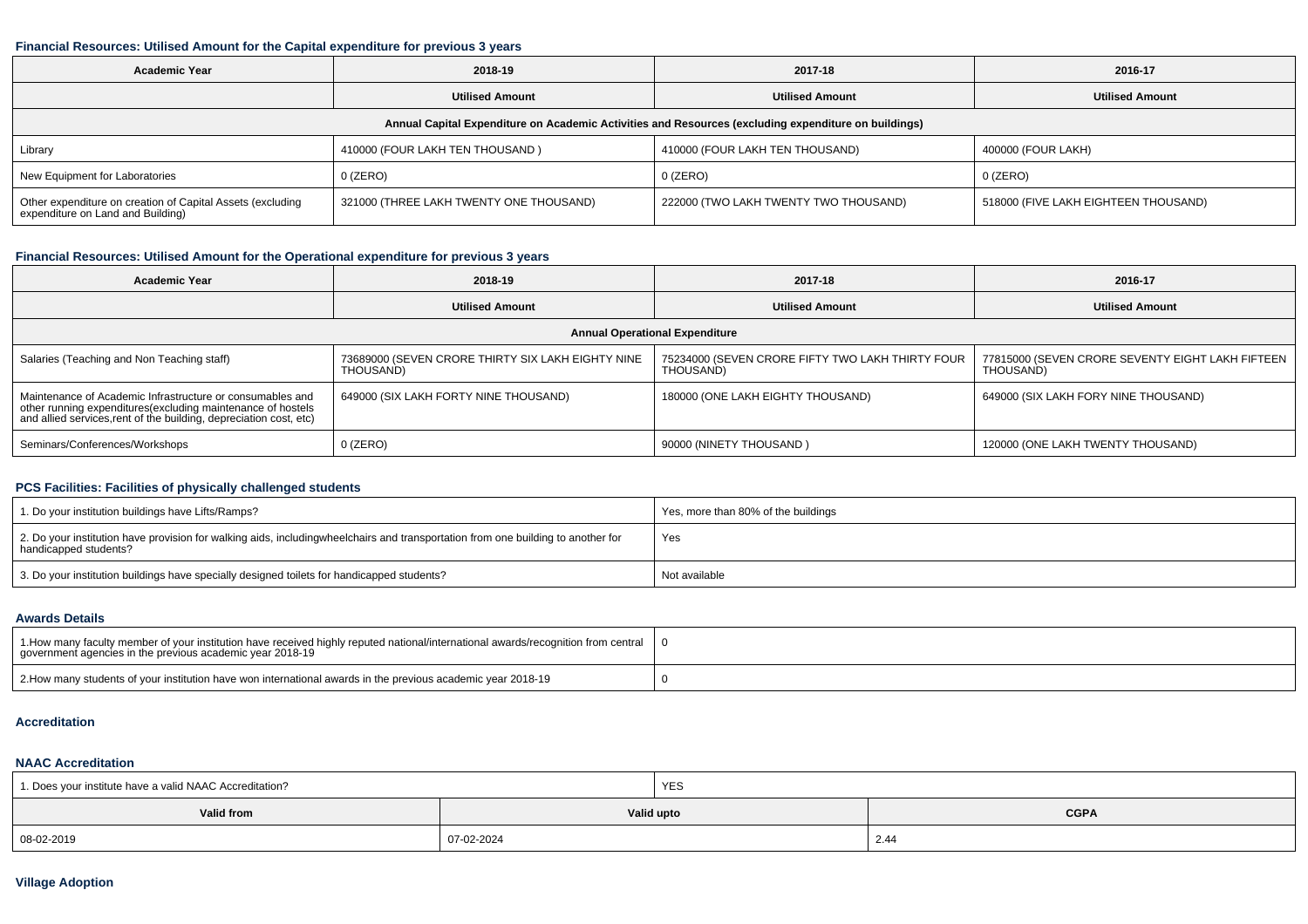| Have your institute adopted any village under Unnat Bharat Scheme? |  |  |  |
|--------------------------------------------------------------------|--|--|--|
|                                                                    |  |  |  |

extended to the contract of the contract of the contract of the contract of the contract of the contract of the contract of the contract of the contract of the contract of the contract of the contract of the contract of th

# **Faculty Details**

| Srno            | Name                                    | Age | <b>Designation</b>     | Gender | Qualification | <b>Experience (In</b><br>Months) | <b>Is Associated</b><br><b>Last Year</b> | <b>Currently</b><br>working with<br>institution? | <b>Joining Date</b> | <b>Leaving Date</b> | <b>Association type</b> |
|-----------------|-----------------------------------------|-----|------------------------|--------|---------------|----------------------------------|------------------------------------------|--------------------------------------------------|---------------------|---------------------|-------------------------|
| $\mathbf{1}$    | <b>BABY</b><br><b>TABASSUM</b>          | 46  | Assistant<br>Professor | Female | Ph.D          | 282                              | Yes                                      | Yes                                              | 18-10-2009          | $\overline{a}$      | Regular                 |
| $\overline{2}$  | <b>SYED MOHD</b><br><b>ARSHAD RIZWI</b> | 49  | Associate<br>Professor | Male   | Ph.D          | 230                              | Yes                                      | Yes                                              | 09-08-2000          | u.                  | Regular                 |
| 3               | <b>VINAY KUMAR</b><br>CHAUDHARY         | 47  | Associate<br>Professor | Male   | Ph.D          | 175                              | Yes                                      | Yes                                              | 18-10-2012          | $\overline{a}$      | Regular                 |
| $\overline{4}$  | <b>VIJAY KUMAR</b><br>RAI               | 47  | Assistant<br>Professor | Male   | Ph.D          | 152                              | Yes                                      | Yes                                              | 07-02-2007          | u.                  | Regular                 |
| $5\phantom{.0}$ | <b>LALIT KUMAR</b>                      | 45  | Assistant<br>Professor | Male   | Ph.D          | 157                              | Yes                                      | Yes                                              | 14-08-2014          | $\overline{a}$      | Regular                 |
| 6               | <b>SUMAN LATA</b>                       | 39  | Assistant<br>Professor | Female | Ph.D          | 163                              | Yes                                      | Yes                                              | 25-03-2006          | u.                  | Regular                 |
| $\overline{7}$  | <b>HITENDRA</b><br><b>KUMAR SINGH</b>   | 39  | Assistant<br>Professor | Male   | Ph.D          | 121                              | Yes                                      | Yes                                              | 13-08-2013          | $\overline{a}$      | Regular                 |
| 8               | <b>MOHD KAMIL</b><br><b>HUSAIN</b>      | 39  | Assistant<br>Professor | Male   | Ph.D          | 49                               | Yes                                      | Yes                                              | 21-09-2015          | ÷.                  | Regular                 |
| 9               | <b>RAM KUMAR</b>                        | 33  | Assistant<br>Professor | Male   | <b>NET</b>    | 44                               | Yes                                      | Yes                                              | 19-02-2016          | $\overline{a}$      | Regular                 |
| 10              | SHAILENDRA<br><b>KUMAR</b>              | 45  | Assistant<br>Professor | Male   | Ph.D          | 110                              | Yes                                      | Yes                                              | 27-08-2010          | $\overline{a}$      | Regular                 |
| 11              | PRADEEP<br><b>KUMAR</b>                 | 41  | Assistant<br>Professor | Male   | Ph.D          | 63                               | Yes                                      | Yes                                              | 22-07-2014          | ш,                  | Regular                 |
| 12              | <b>ABDUL WAHID</b><br>SHAH              | 43  | Assistant<br>Professor | Male   | Ph.D          | 152                              | Yes                                      | Yes                                              | 16-12-2006          | $\overline{a}$      | Regular                 |
| 13              | <b>MEENAKSHI</b><br><b>GUPTA</b>        | 50  | Associate<br>Professor | Female | Ph.D          | 258                              | Yes                                      | Yes                                              | 28-04-1998          | -−                  | Regular                 |
| 14              | <b>ZAIBI NAAZ</b>                       | 36  | Assistant<br>Professor | Female | Ph.D          | 134                              | Yes                                      | Yes                                              | 05-08-2008          | u.                  | Regular                 |
| 15              | <b>RESHMA</b><br>PARVEEN                | 42  | Assistant<br>Professor | Female | Ph.D          | 73                               | Yes                                      | Yes                                              | 01-10-2013          |                     | Regular                 |
| 16              | <b>DEEPA</b><br><b>AGARWAL</b>          | 50  | Associate<br>Professor | Female | Ph.D          | 296                              | Yes                                      | Yes                                              | 07-01-1999          |                     | Regular                 |
| 17              | <b>AJITA RANI</b>                       | 48  | Associate<br>Professor | Female | Ph.D          | 163                              | Yes                                      | Yes                                              | 27-03-2006          | ÷.                  | Regular                 |
| 18              | RAJU                                    | 35  | Assistant<br>Professor | Male   | <b>NET</b>    | 66                               | Yes                                      | Yes                                              | 13-02-2014          | u.                  | Regular                 |
| 19              | SURENDRA<br><b>SINGH YADAV</b>          | 53  | Associate<br>Professor | Male   | Ph.D          | 286                              | Yes                                      | Yes                                              | 19-07-1997          | $\overline{a}$      | Regular                 |
| 20              | <b>SURENDRA</b><br><b>KUMAR</b>         | 56  | Associate<br>Professor | Male   | Ph.D          | 160                              | Yes                                      | Yes                                              | 29-04-2006          | $\overline{a}$      | Regular                 |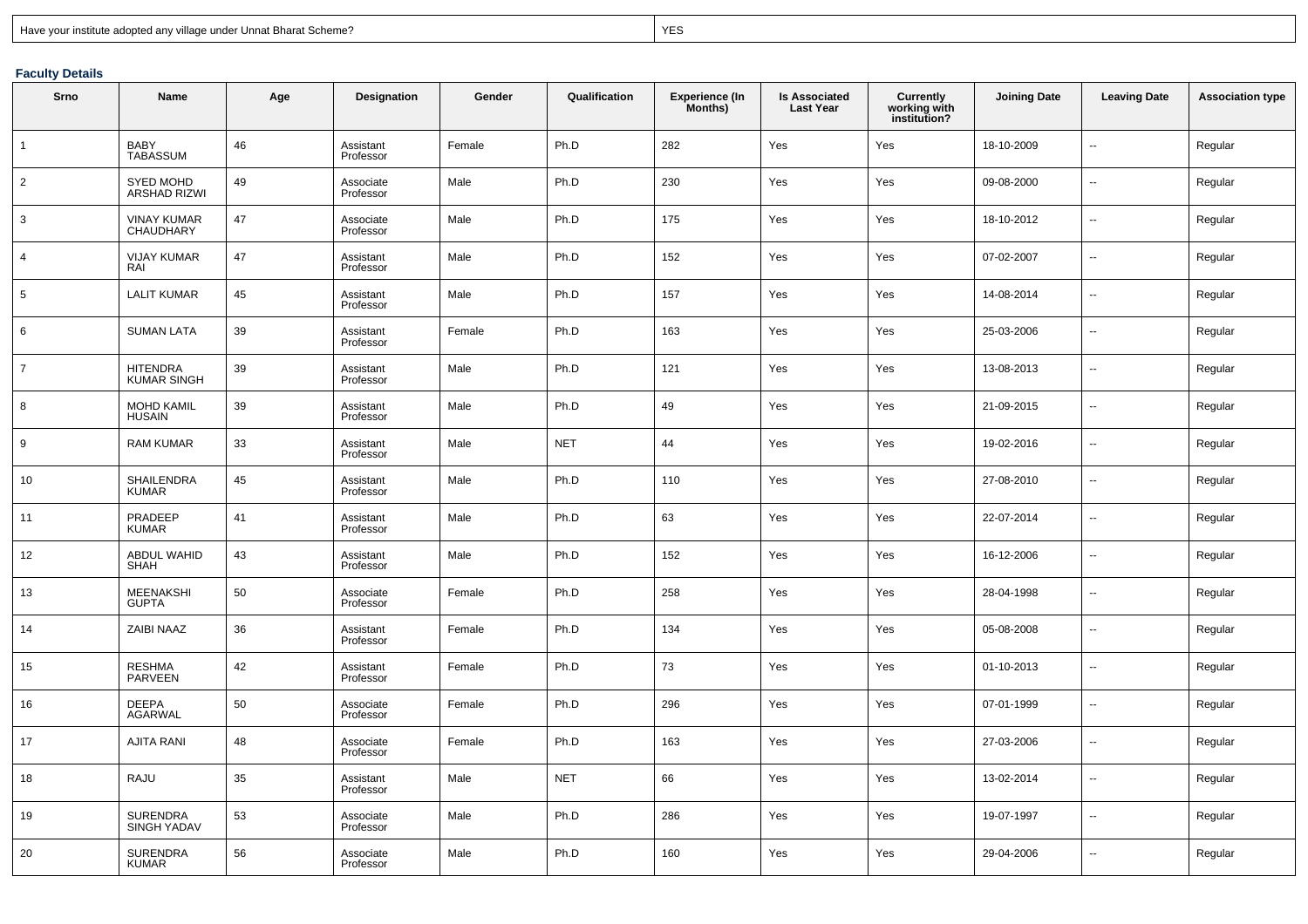| 21 | <b>SURENDRA</b><br><b>KUMAR GAUTAM</b>    | 34 | Assistant<br>Professor | Male   | Ph.D       | 73  | Yes | Yes | 05-09-2013 | $\overline{\phantom{a}}$ | Regular                |
|----|-------------------------------------------|----|------------------------|--------|------------|-----|-----|-----|------------|--------------------------|------------------------|
| 22 | <b>MAHENDRA PAL</b><br><b>SINGH YADAV</b> | 37 | Assistant<br>Professor | Male   | Ph.D       | 59  | Yes | Yes | 01-11-2014 | --                       | Regular                |
| 23 | <b>ARVIND KUMAR</b>                       | 42 | Assistant<br>Professor | Male   | Ph.D       | 63  | Yes | Yes | 05-09-2017 | $\overline{\phantom{a}}$ | Regular                |
| 24 | SOMENDER<br><b>SINGH</b>                  | 40 | Assistant<br>Professor | Male   | Ph.D       | 13  | Yes | Yes | 01-09-2018 | --                       | Regular                |
| 25 | <b>KUSUM LATA</b>                         | 50 | Associate<br>Professor | Female | Ph.D       | 171 | Yes | Yes | 06-07-2005 | --                       | Regular                |
| 26 | <b>VINEETA SINGH</b>                      | 57 | Associate<br>Professor | Female | Ph.D       | 353 | Yes | Yes | 17-05-1990 | --                       | Regular                |
| 27 | <b>AJAY VIKRAM</b><br><b>SINGH</b>        | 39 | Assistant<br>Professor | Male   | Ph.D       | 73  | Yes | Yes | 16-09-2013 | --                       | Regular                |
| 28 | <b>RAM KISHORE</b><br>SAGAR               | 48 | Associate<br>Professor | Male   | Ph.D       | 304 | Yes | Yes | 10-12-2016 | --                       | Regular                |
| 29 | <b>SEEMA TEOTIA</b>                       | 46 | Associate<br>Professor | Female | Ph.D       | 163 | Yes | Yes | 10-03-2006 | $\overline{\phantom{a}}$ | Regular                |
| 30 | <b>BRAHM SINGH</b>                        | 45 | Assistant<br>Professor | Male   | M. Phil    | 155 | Yes | Yes | 22-11-2006 | $\overline{\phantom{a}}$ | Regular                |
| 31 | <b>SAHDEV</b>                             | 56 | Associate<br>Professor | Male   | Ph.D       | 286 | Yes | Yes | 30-11-2006 | $\overline{\phantom{a}}$ | Regular                |
| 32 | PRIYA BAJAJ                               | 37 | Assistant<br>Professor | Female | Ph.D       | 74  | Yes | Yes | 19-08-2013 | $\overline{\phantom{a}}$ | Regular                |
| 33 | <b>REKHA KUMARI</b>                       | 35 | Assistant<br>Professor | Male   | Ph.D       | 134 | Yes | Yes | 09-08-2008 | $\overline{\phantom{a}}$ | Regular                |
| 34 | <b>PRAVESH</b><br><b>KUMAR</b>            | 46 | Assistant<br>Professor | Male   | Ph.D       | 99  | Yes | Yes | 05-05-2011 | $\overline{\phantom{a}}$ | Regular                |
| 35 | <b>MANIK RASTOGI</b>                      | 35 | Assistant<br>Professor | Male   | Ph.D       | 63  | Yes | Yes | 05-09-2017 | $\overline{\phantom{a}}$ | Regular                |
| 36 | <b>ZUBAIR ANEES</b>                       | 40 | Assistant<br>Professor | Male   | Ph.D       | 144 | Yes | Yes | 21-12-2013 | $\overline{\phantom{a}}$ | Regular                |
| 37 | <b>RAJEEV PAL</b>                         | 38 | Assistant<br>Professor | Male   | Ph.D       | 103 | Yes | Yes | 04-03-2011 | $\overline{\phantom{a}}$ | Regular                |
| 38 | <b>RENU</b>                               | 35 | Assistant<br>Professor | Female | Ph.D       | 108 | Yes | Yes | 30-10-2010 | $\overline{\phantom{a}}$ | Regular                |
| 39 | <b>MOHD NASIR</b>                         | 40 | Assistant<br>Professor | Male   | <b>NET</b> | 96  | Yes | Yes | 06-09-2014 | $\overline{\phantom{a}}$ | Adhoc /<br>Contractual |
| 40 | MONIKA KHANNA                             | 40 | Assistant<br>Professor | Female | Ph.D       | 154 | Yes | Yes | 12-12-2006 | $\overline{\phantom{a}}$ | Regular                |
| 41 | MUDIT SINGHAL                             | 37 | Assistant<br>Professor | Male   | Ph.D       | 70  | Yes | Yes | 24-04-2015 | $\sim$                   | Regular                |
| 42 | PRATIBHA<br>SRIVASTAV                     | 36 | Assistant<br>Professor | Female | Ph.D       | 107 | Yes | Yes | 15-11-2010 | $\overline{\phantom{a}}$ | Regular                |
| 43 | Jagriti Madan                             | 52 | Associate<br>Professor | Female | Ph.D       | 285 | Yes | Yes | 10-01-1996 | $\overline{\phantom{a}}$ | Regular                |